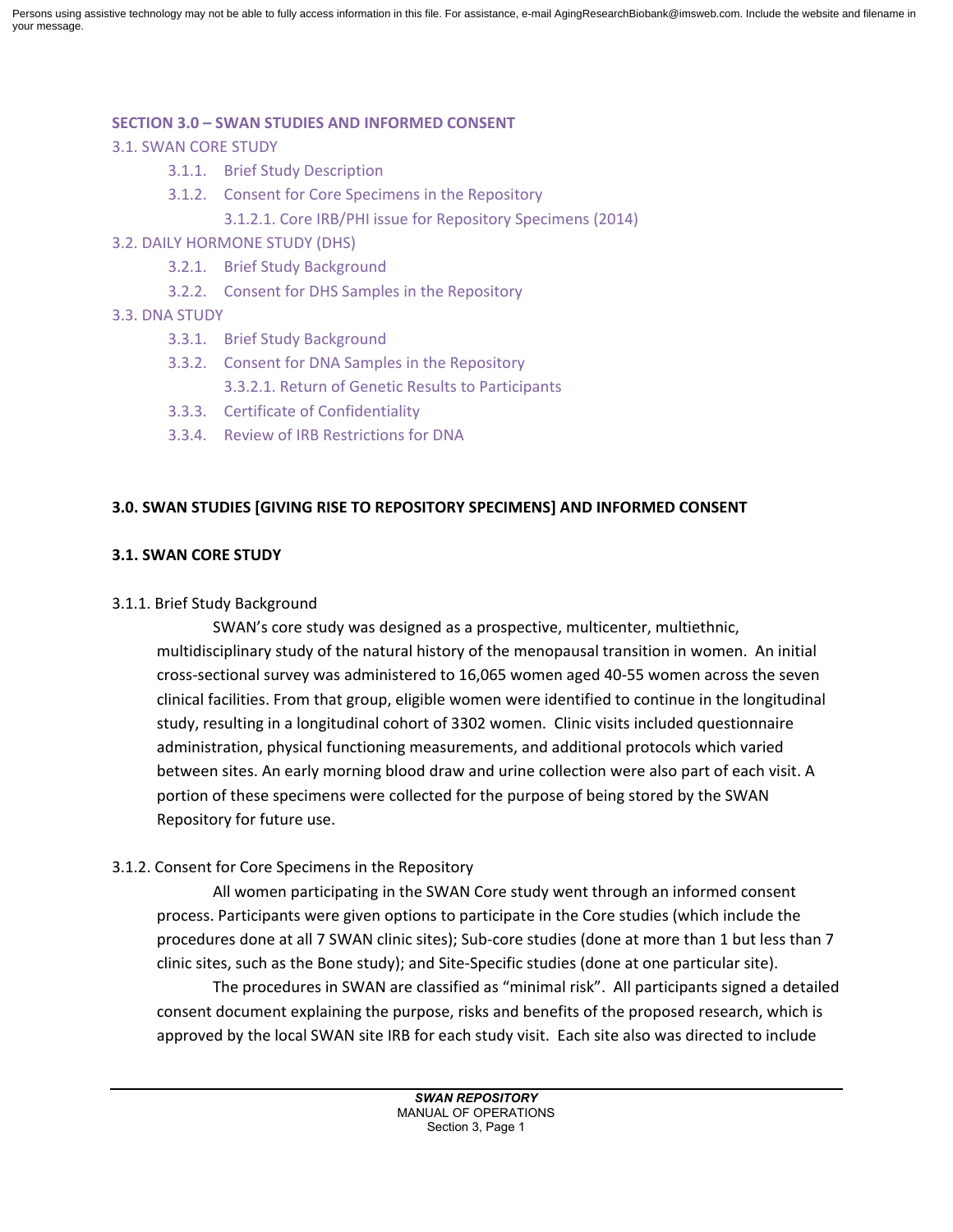specific language regarding the contribution of blood and urine specimens to the Repository for future use.

#### 3.1.2.1. Core IRB/PHI issue for Repository specimens (2014)

 In 2014, a series of special meetings were held to review whether information recorded on the vial labels of specimens stored in the Repository was considered PHI (protected health information) and whether further actions were necessary to comply with IRB regulations at any of the 7 SWAN clinic sites. Specifically, in addition to a unique sample barcode, the vial labels included participant initials and date of collection, which had been part of the specimen collection protocol to help resolve potential discrepancies if tubes were found without accompanying paperwork and vice versa.

 Each site raised the issue with their local IRB after review of their consent documents. IRBs at five sites classified the stored specimens as research samples based on the current operational structure of the SWAN Repository. IRBs at two sites, UC Davis and Chicago, determined that because of affiliations with health systems, the initials on the vials constituted PHI and required removal prior to redistribution.

 UC Davis participants were recontacted, and 283 women (as of 2/24/2016) gave special consent to store and distribute their samples as labeled. In total for UC Davis, samples at the Repository from 293 women (including the 283 reconsented women, plus 10 deactivated) will not require relabeling, however samples from the remaining 168 UCDavis women will be relabeled at the time of distribution. For Chicago, only the Core samples are affected, as consent forms for the DHS stored samples had specific language addressing their storage for future use. Protocols were established to ensure this relabeling requirement is met for the non-consenting UC Davis samples and for all Chicago Core samples before leaving the Repository.

DNA samples were not affected as the vials and labels were not created at the sites, and do not contain initials or dates.

## **3.2. DAILY HORMONE STUDY (DHS)**

#### 3.2.1. Brief Study Background

The Daily Hormone Study (DHS) is a sub-study of SWAN, developed to provide a more complete understanding of the variation in hormone concentrations throughout menstrual cycles of the peri-menopausal transition and to characterize changes of within-cycle events. A subset of 900 SWAN participants, coming from all sites and ethnic groups, participated in the DHS sub study by completing daily diaries about symptoms and feelings, and collecting urine samples every morning for one complete menstrual cycle or for up to 50 days, each year until the participants became post-menopausal. Samples from these daily urine collections, along with a serum specimen, are available through the Repository.

#### 3.2.2. Consent for DHS Samples in the Repository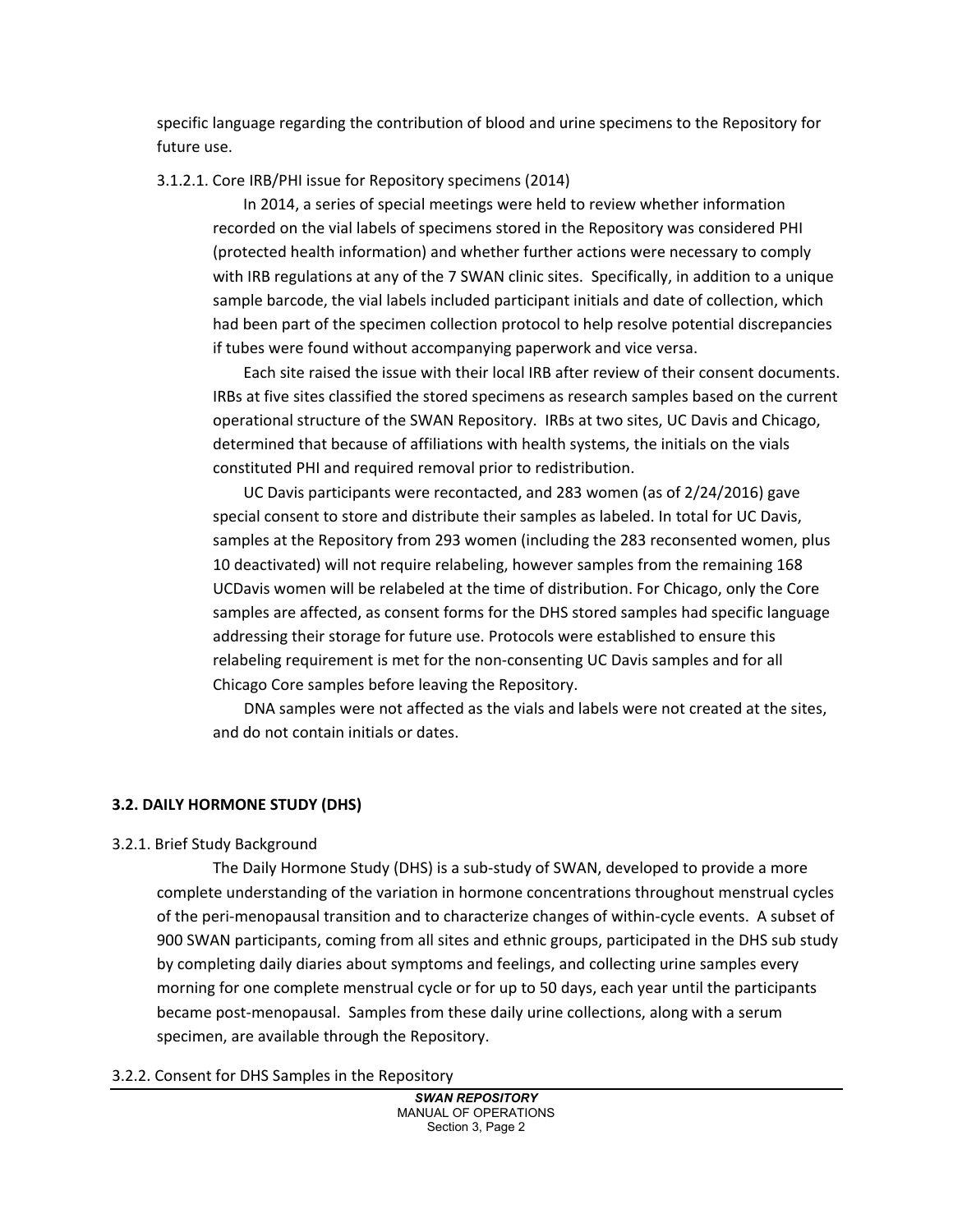A separate form was used to obtain informed consent from the DHS participants. Each of the seven SWAN sites consented participants with their own IRB-approved forms. Specific language was included about Repository storage and future use. (See also 3.1.2.1, UC Davis samples require relabeling prior to redistribution.)

## **3.3. SWAN DNA STUDY**

## 3.3.1. Brief Study Background

As one of the Repository's original aims, a SWAN DNA Collection was established. A onetime draw of whole blood was obtained from a subset of the SWAN participants. In addition, a mouthwash sample was collected to obtain buccal cells. This special collection took place in 2002- 2003, spanning Follow-up visits 04-06.

DNA was extracted from blood cells of the whole blood sample, and used by the Repository to genotype several genes in the sex steroid hormone pathway. These genotype results are stored and available via the Repository application process, along with the DNA and immortalized cell lines which were created through EBV (Epstein-Barr virus) transformation. (For details on DNA processing see section 4.3.)

Although SWAN DNA samples were collected by all 7 Study sites, the SWAN New Jersey site subsequently requested that all genetic specimens obtained from their participants be destroyed (2006).

# 3.3.2. Consent for DNA samples in the Repository

All SWAN participants were given the option to participate in the DNA Study. The final collection includes 1538 women who consented to DNA and contributed a sample which successfully went through EBV (Epstein Barr Virus) transformation. Each site consented their participants using their own IRB-approved forms. Consent forms included general methodology of obtaining and processing the specimens, as well as the right of the participant to request information that becomes available as a result of any research. Participants were given the option to agree to each item below individually:

- To provide a whole blood sample;
- To provide a buccal cell sample;
- To have cell lines created from their samples.

The participants completed 3 copies of the consent form. One copy stayed at the site, one copy remains with the participant and a third copy was sent to the Repository. To ensure participant confidentiality, the copy that was sent to the Repository did not include the participant's signature or initials, but instead had a label that linked the consent form with the specimens which were provided by the participant. (The Repository copy of the informed consent was later destroyed at McKesson at the time the collection moved to SeraCare Bioservices.) The consent form was included with the specimens when shipped to the Repository. Specimens were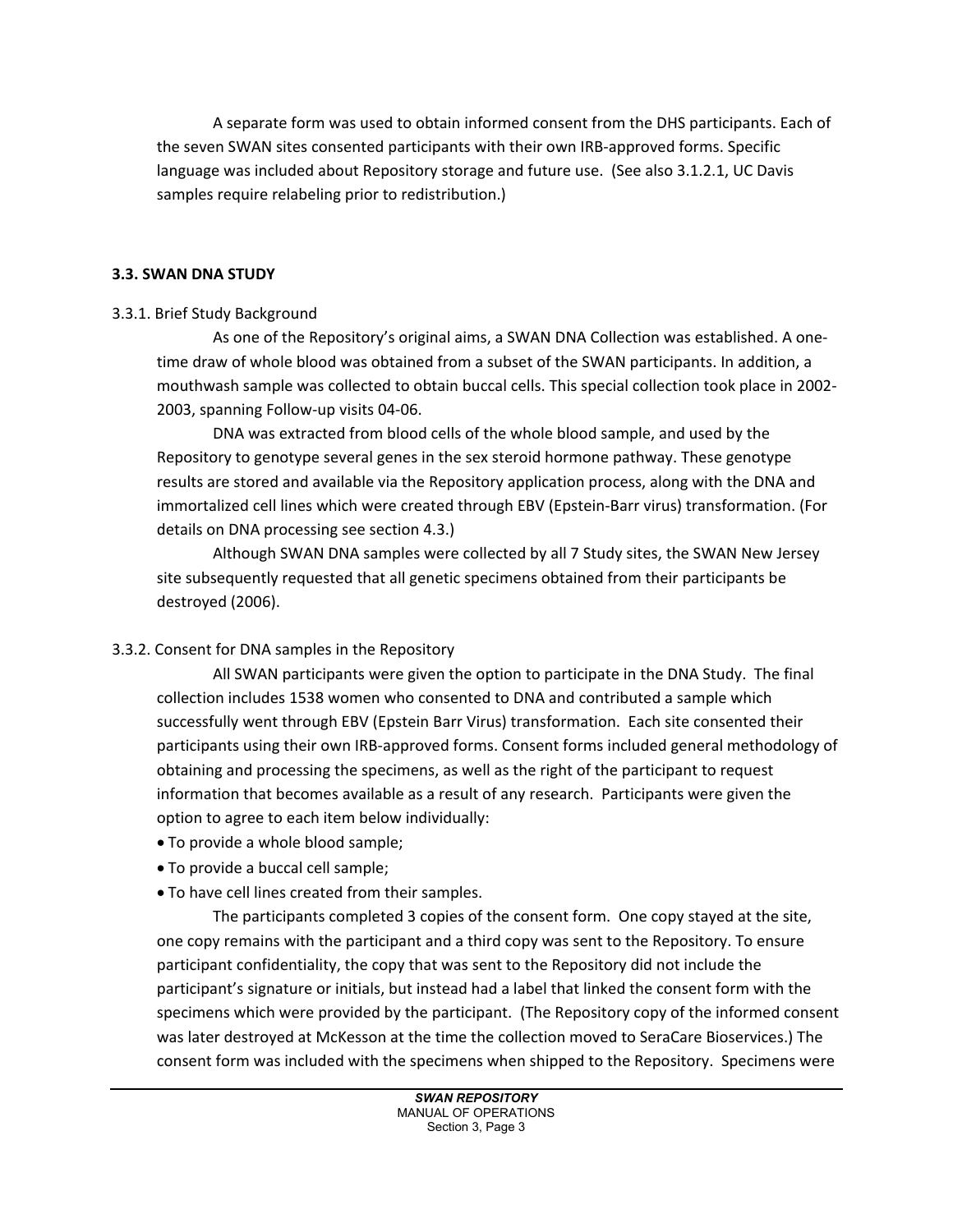not processed if they were received without the Informed Consent Form. There was a seven-day reconciliation period in which any discrepancies could be resolved before the sample was destroyed. *Copies of the DNA Consent Forms can be found in the Section 3 Appendices.*

# 3.3.2.1. Returning Genetic Results to SWAN Participants

The DNA Informed Consent explicitly states that SWAN is not allowed to contact the participants to convey genetic results discovered through any Repository studies. However, participants can initiate contact with SWAN if they choose to learn if results have been obtained from their samples. Therefore, investigators using SWAN DNA and genetic samples are obligated to be prepared to provide individual results if a SWAN participant contacts her SWAN clinic site or the Repository inquiring about DNA test results. Investigators also need to be prepared to provide Genetic Counseling to affected SWAN participants if appropriate.

# 3.3.3. Certificate of Confidentiality adds Privacy Protection

 The SWAN Repository obtained a Certificate of Confidentiality (MH-AG-01-02) from the Department of Health and Human Services, which, as provided in section 301(d) of the Public Health Service Act 42 U.S.C. 241(d), states:

> *"Persons so authorized to protect the privacy of such individuals may not be compelled in any Federal, State, or local civil, criminal, administrative, legislative, or other proceedings to identify such individuals."*

 The Certificate of Confidentiality mitigates the risk of involuntary release of genetic information for both the Principal Investigators and the participants. The protection afforded by the Certificate is permanent with respect to subjects who participate in the research during the time the Certificate is in effect (1/9/2002 through 5/21/2005). All DNA samples were collected within this timeframe. *A copy of the Repository's Certificate of Confidentiality can be found in the Appendix, Section 3.*

# 3.3.4. Review of IRB Restrictions for DNA

In January 2012 a group consisting of S Sherman, S Harlow, Dan McConnell, G Greendale, C Crandall, S Kardia, D Evans, and S Merillat met to review the sites IRB documentation for DNA collection; to discuss the consequent limitations and required procedures for DNA-related research; to discuss potential Bone and GWAS proposals and enhanced genome-wide exome resequencing; and strategies and priorities for generating additional genetic proposals.

The committee set forth the following guidelines after reviewing Repository IRB and informed consents from all six sites contributing DNA:

"It is our considered opinion that the IRB and consent documents require that: